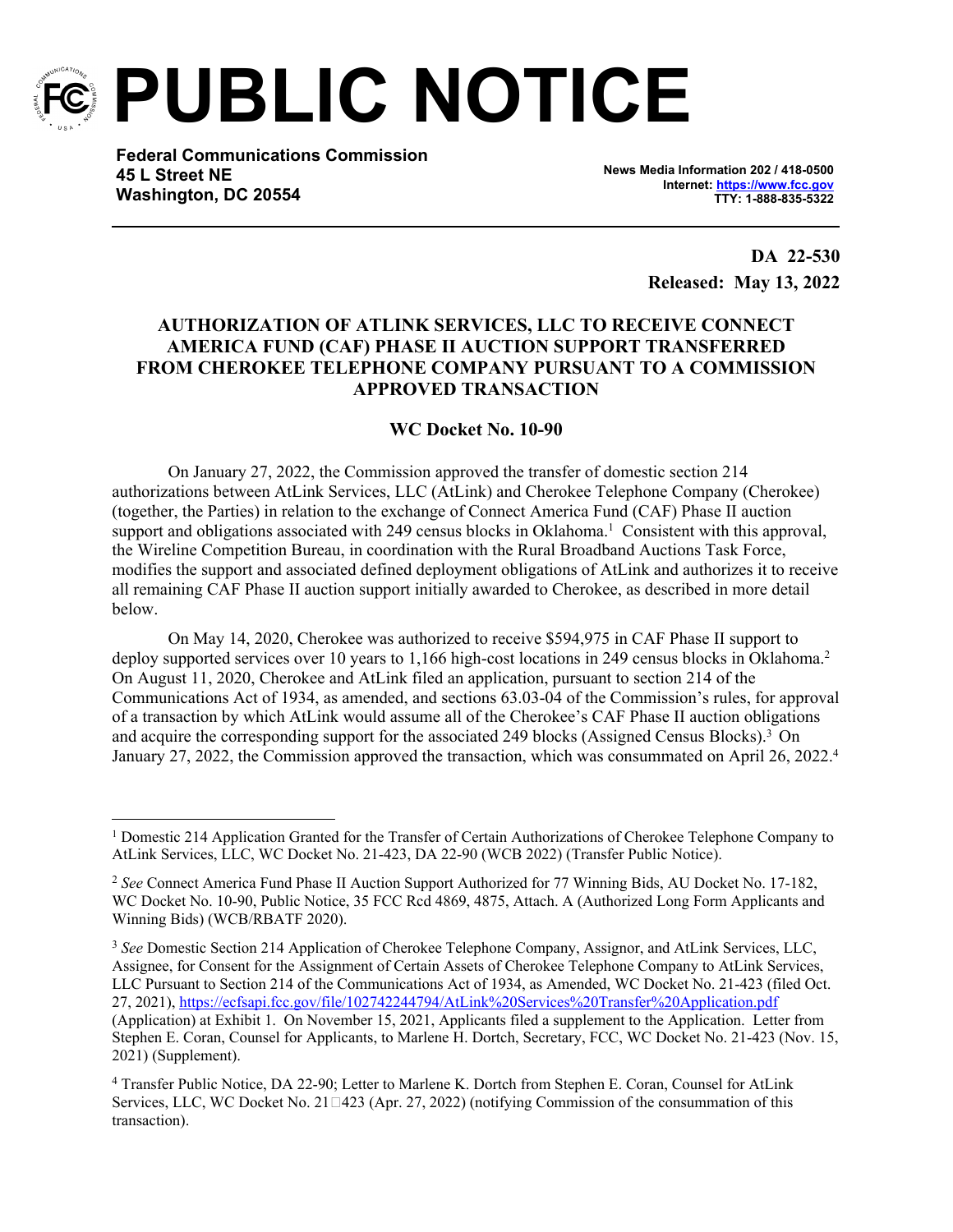As a condition of this authorization, AtLink assumes responsibility for complying with universal service fund requirements and Commission rules, regardless of any preexisting or reasonably foreseeable conditions on the ground in the Assigned Census Blocks that could negatively impact AtLink's ability to meet these obligations in the future. Indeed, any carrier seeking authorization to receive high cost support pursuant to a section 214 transfer must conduct the proper due diligence prior to consummation of the transaction, and, in doing so, must assume all risk and consequences of noncompliance with CAF Phase II auction requirements, including default penalties.<sup>5</sup> Accordingly, AtLink must meet all administrative, performance, and CAF Phase II auction deployment obligations and deadlines associated with the Assigned Census Blocks, including deployment of voice and broadband service meeting minimum standards to 40% of locations by the end of 2022, 60% of all locations by the end of 2023, 80% by the end of 2024, and 100% by 2025.<sup>6</sup>

AtLink successfully completed the CAF Phase II auction application processes in 2019 and was authorized to receive \$4,762,674 to serve 12,491 locations in 1,938 different census blocks in Oklahoma.<sup>7</sup> As indicated in the Transfer Public Notice, AtLink will retain its current CAF Phase II auction obligations in addition to assuming Cherokee's obligations in the Assigned Census Blocks.<sup>8</sup> In addition, AtLink states that because it is ahead of its required deployment obligations in its existing blocks, it can take advantage of economies of scale to serve the Assigned Census Blocks and will not incur additional debt obligations or otherwise substantially increase its costs.<sup>9</sup> AtLink has also committed to meeting all CAF Phase II auction performance and deployment requirements, attested to having necessary managerial and operational expertise to meet buildout and performance obligations, and has committed to remaining financially and technically capable of fulfilling the obligations required as a condition of receiving such support. $10$ 

We recognize that AtLink has obtained a Letter of Credit securing the adjusted support amounts resulting from the transaction and has met all other prerequisites to its authorization for receiving support in the Assigned Census Blocks, including expansion of its preexisting ETC designation to cover the Assigned Census Blocks. We thus authorize AtLink to receive the support associated with the Assigned Census Blocks. We direct USAC to disburse from the Universal Service Fund the revised CAF Phase II auction support amounts that have not already been disbursed to Cherokee as of the release of this public

<sup>9</sup>*See id.*

<sup>10</sup> *See id*.

<sup>5</sup> *See Connect America Fund et al*., WC Docket No. 10-90 et al., Order on Reconsideration, 33 FCC Rcd 1380, 1390, para. 25 (2018) ("emphasiz[ing] that applicants are required to conduct the necessary due diligence prior to submitting their short-form applications, including identifying locations they will serve within the eligible areas, so that they can certify that they will be able to meet the relevant public interest obligations when they submit their applications."); *see also id*. at 5966, para. 47 (acknowledging that the risk of noncompliance is a factor in the bidding process but emphasizing that recipients of support awarded through a competitive bidding process generally have control over project areas and size and bid amounts).

<sup>6</sup> 47 CFR § 54.316(b)(4); *Connect America Fund et al.*, Report and Order and Further Notice of Proposed Rulemaking, 31 FCC Rcd 5949, 6011, para. 174 (2016). We have provided a summary of the various obligations of authorized CAF Phase II auction support recipients in prior authorization public notices, including the authorization of AtLink. *See* Connect America Fund Phase II Auction Support Authorized for 2,413 Winning Bids, AU Docket No. 17-182, WC Docket No. 10-90, Public Notice, 34 FCC Rcd 5966 (WCB/RBATF 2019) (AtLink Authorization Public Notice). As stated therein, the list is not intended to be comprehensive and all authorized parties are still responsible for conducting the due diligence required to comply with universal service fund requirements and the Commission's rules. *See id.*

<sup>&</sup>lt;sup>7</sup> Connect America Fund Phase II Auction Support Authorized for 2,413 Winning Bids, AU Docket No. 17-182, WC Docket No. 10-90, Public Notice, 34 FCC Rcd 5966 at Attach. A (WCB/RBATF 2019) (AtLink Authorization Public Notice).

<sup>8</sup> *See* Transfer Public Notice at 3.